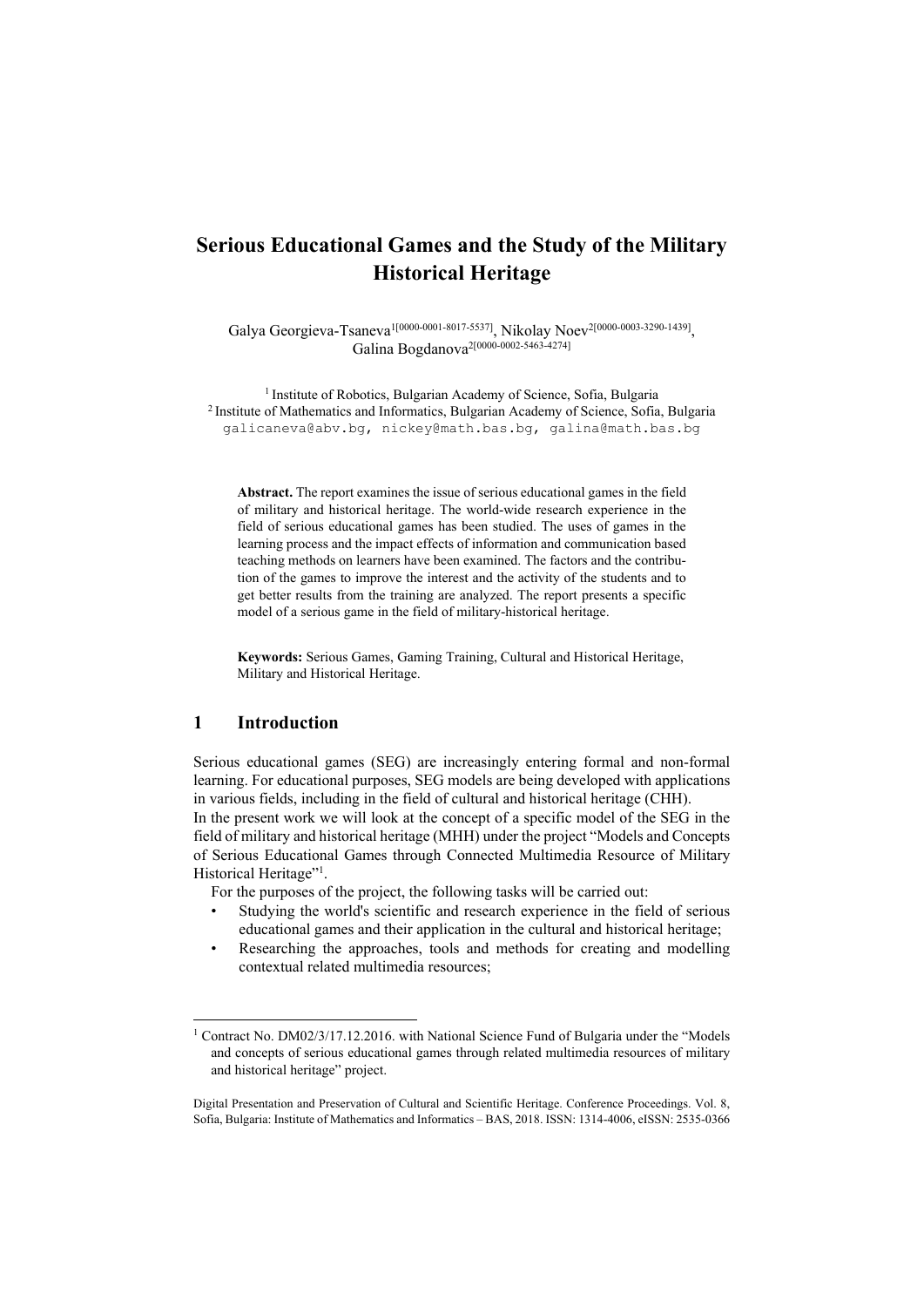- A concept of a model of semantic-based connection of digital multimedia cultural resources for a specific area is developed;
- A model of a serious educational game is built using the multimedia resources of the cultural heritage.

In the present study, we will look in more detail at the study of world-class scientific and research experience in the field of serious educational games and their application for training purposes in the field of CHH. We will examine the concept of a specific model of SEG in the field of MHH and the influence of factors on the personality of the player. Some basic components of the model and the content of the game are presented.

## **2 World-wide research experience in the field of Serious Educational Games and Their Application**

Over the last few decades, computer games have entered in the everyday life of consumers, especially in the younger part of the world's population, introducing them into a fascinating virtual world, filled with adventures, emotions and strong passions. Video games today are extremely popular and have a great impact on a large number of internet users. Every year, a huge amount of financial resources are invested in hardware and software for computer games worldwide. The video game creates a virtual environment for action in which challenges are balanced in actively achieving clearly defined goals. A good user feedback is developed to show the effect of meeting the goals set by relevant virtual prizes. A feature of video games is the full engagement in certain virtual actions, where there is a complete detachment from the real world.

#### **2.1 Types of video games**

The game is an activity that adheres to certain rules, played by one or more people, primarily for fun. M. Zyda defines certain games such as: "Physical or mental competition, which is played under certain rules for fun or prize for the participants" (Zyda, 2005). The components of the game are storyline, transmitted through a narrative; obstacles; awards in the gaming situation; basic characters and their distinctive individual traits and skills; and competitive situations.

According to their development goals, video games are divided into several main groups:

- Entertainment Games This category includes all video computer games that are designed to entertain and attract the user to a different world. Entertainment games can be divided into separate groups by the way they play, the virtual reality they are building, the purpose to be followed, and so on;
- Simulations The main purpose of this category is to achieve maximum realism in the virtual world in which the user is placed. Often there is no specific goal in the game and the action is not of a competitive nature. Computer video simulations are primarily used to train and develop possible scenarios of a situation. For example, computerized flight simulation, etc.;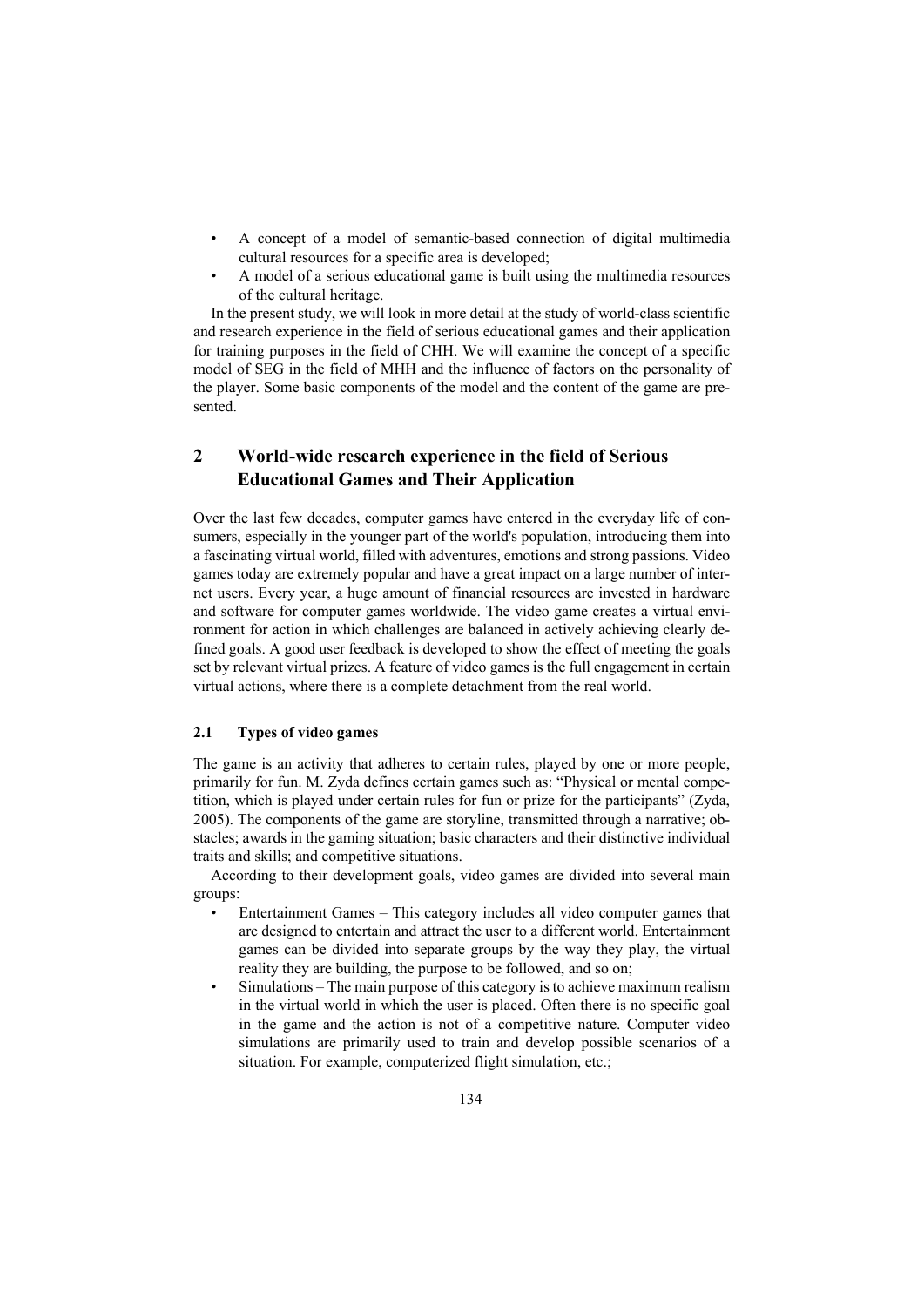Learning games or  $SEG - In this category, the main task of the games is to$ transmit specific knowledge to the user, with the entertainment element often absent.

Examples:

- Entertainment Games: League of Legends (Games, 2018), Imperia Online Multiplayer Medieval Game (Online, 2018), Overwatch (Entertainment, 2018);
- Simulations: The Unknown Heritage (Georgieva, Petrakiev, & Sabev, 2015), Civil War Simulator (Game, 2018);
- Serious Educational Games: Napoleonic Uniform (Planet 42, 2018), Historical Games for 6-8 grade (Planet 42, Historical Games for 6-8 grade, 2018), Historical Games for 9-12 grade (Planet 42, Historical Games for 9-12 grade, 2018).

The creators of serious games use the fun of computer games by creating a video learning platform. Corresponding with lifelong learning and "learning by doing" ideas, SEGs are oriented towards a large group of consumers with a broader age range. Their main characteristic is the usefulness for users, raising their level of knowledge, skills and competences through game situations, which facilitate easier, rich with pleasant emotions learning new knowledge (Ulicsak & Wright, 2010). Combining personal experiences, entertainment, and ambitions for better performance, the video game helps build the qualities of users such as: motivation, coping in conditions of tension and competition, creative approach, interaction with other players, etc. All of these factors increase the performance of in-game training, especially when the video game ends with a test of what happened during the game.

According to Zyda, serious games are games similar to interactive systems developed with game technology and design principles with purpose such as learning, advertising, habits. Serious games can be of any genre, use every game technology and be developed for each platform. (Neittaanmäki, Kankaanranta M. and P. Neittaanmäki. Design and Use of Serious Games, ISBN: 978-1-4020-9495-8 Vol. 37, 2009).

#### **2.2 Main features of video games**

The main features of user interaction with the video game have several important aspects:

- Psychological aspect An important issue, as it becomes an essential part of the lives of gamers, video games begin to determine the behaviour, reactions and psychology of the users. They challenge the players with very strong feelings, which are both positive (delight, joy in the game) and negative (aggression, fear, depression at frequent loss);
- Social aspect The people who play get acquainted with new people and even make friendships with them, which can be transferred to real life under the right conditions. Players are encouraged to learn the language they interact with in the game, deepen their knowledge of computer technology, and often aspire to work in the field of information technology;
- Pedagogical aspect Acquiring, validating and testing knowledge, acquiring and consolidating skills, deepening vocational training, etc.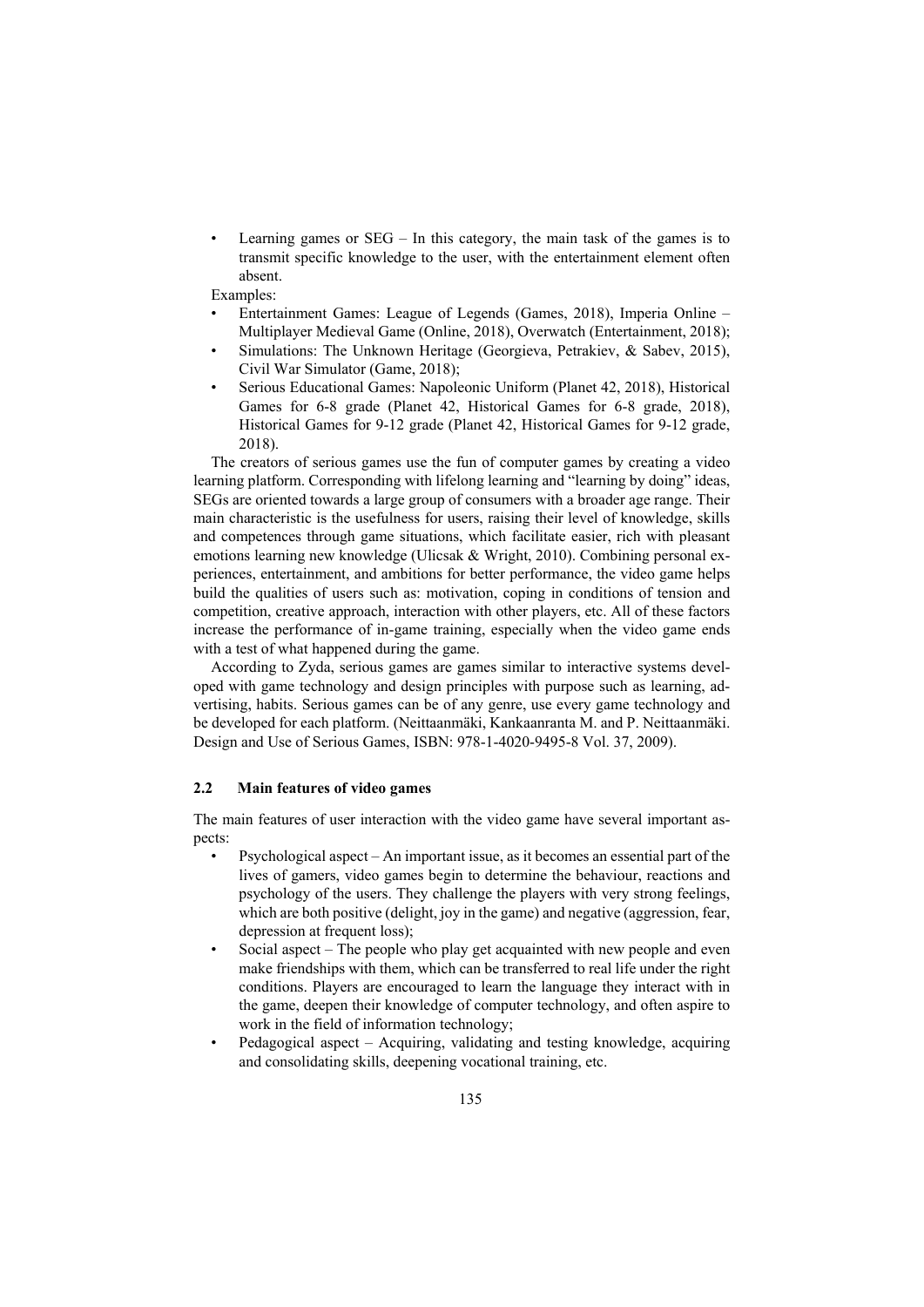Undoubtedly, video games change the way players think, improve their adaptation and thinking, speed up their physical responses, and create new patterns of behaviour. These factors can have a positive or negative effect on the players.

## **3 Serious Video Games in the Field of Military and Historical Heritage**

In the scientific literature, there is no uniform definition of what is the SEG. Authors exploring serious educational games designate them as games used for education, vocational training, communication, health, public policy, business training, advertising, and helping develop consumer creativity. According to Abt (Abt, 1970), serious games are an effective means of educating users of different ages; they are very motivating and efficiently present concepts and facts on a number of topics, and offer gameplay opportunities for exploring different intellectual and social issues. The use of serious games for the purposes of the educational process relies on aim: the interest in the material of the learners to be increased by the pleasure experienced during the game. The use of serious games for the purposes of the educational process relies on aim: the interest in the material of the learners to be increased by the pleasure experienced during the game. According to Prensky (Prensky, 2003) video games are a good opportunity that can be used to engage students in the real-life learning process. Games can be created that allow learning to produce new ideas through information exchange and problem solving (Pivec & Pivec, 2009).

#### **3.1 Serious games in the learning process**

Some of the important strands of the SEG research are their applications for education purposes and the influence of SEG on the personality of the player. SEG in Bulgaria are relatively recent, almost lacking data on their use in our education system, so collecting data on their impact on learning processes is a priority.

Modern information technologies provide an opportunity for the lecturers and learners to interact with each other and find information in shared databases. These new technologies facilitate remote and e-learning. Serious games can be seen as part of elearning, as stand-alone programs or as modules to support school education.

There may be a number of questions to be explored in the field of the application of serious educational games. According to Peña-Miguel Noemí (Peña-Miguel Noemí, 2014), the need to define the target audience and what time players have available for the game what skills and competences should be encouraged. The use of SEG for training purposes should be done under the guidance of teachers, engaging teachers who believe in the benefits and success of educational games. It is important for the teacher to look for feedback after each game. The work of the participants in the training is the key to leadership of the learning process in serious games.

The work should include the following specific key points:

1. Drawing up a list of goals to be followed in serious games.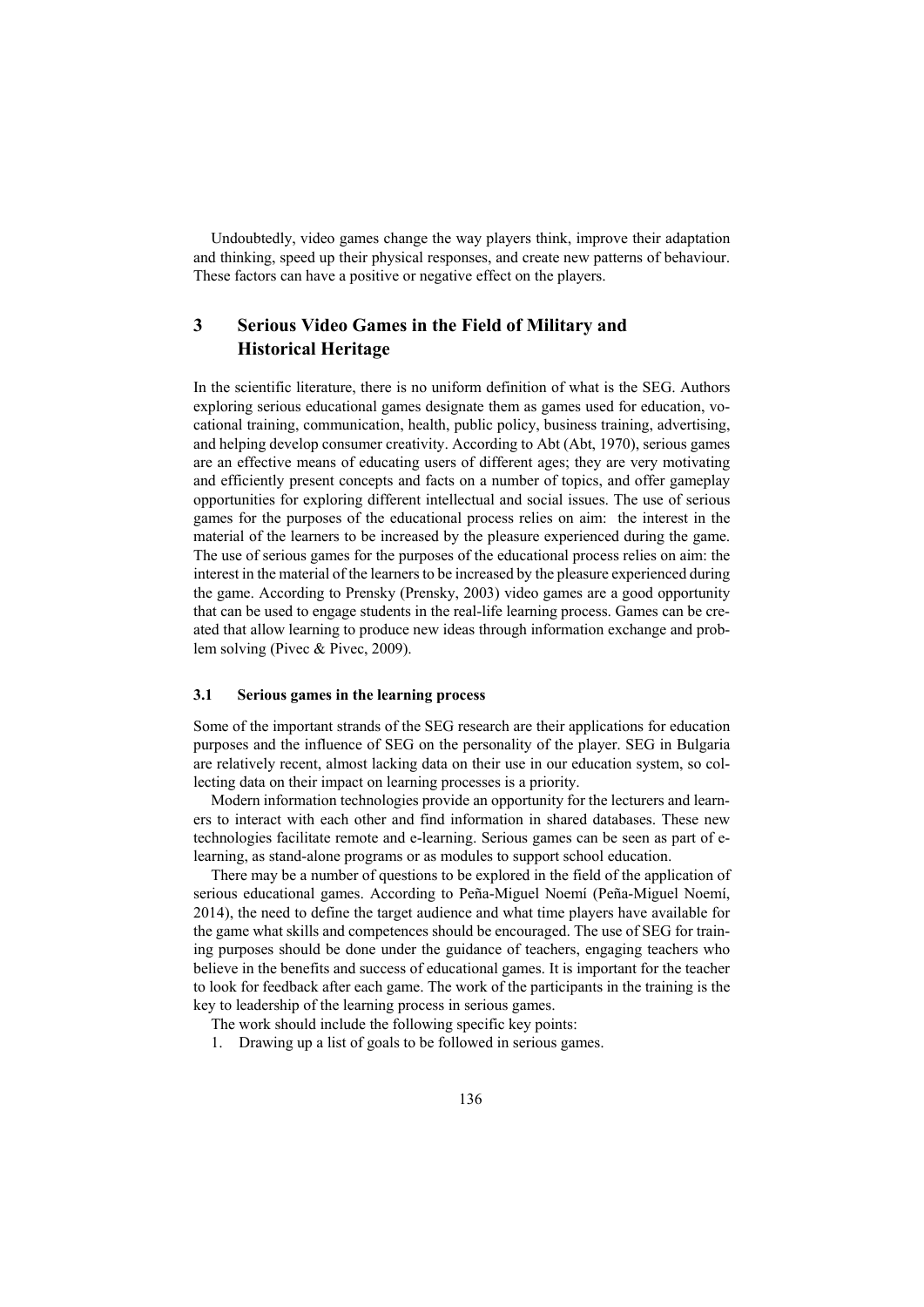- 2. Develop a learning guide to determine what concepts need to be reinforced by serious games.
- 3. Determine a plan that the teacher will follow with a check on the objectives. Make feedback.
- 4. Create a possibility of comparability of the results.
- 5. Assessment of the possibilities for interaction.

Successful examples of SEG in the learning process are: A Smart Phone Application of Bulgarian Iconographical Digital Library (Luchev, et al., 2016) and Virtual Encyclopaedia of Bulgarian Iconography (Pavlova-Draganova, Georgiev, & Draganov, 2007).

### **3.2 Characteristics of user interaction with the SEG and influence factors**

The interaction of the user in the SEG in the field of military and historical heritage has some peculiarities and specific factors of influence. Impact factors can have a positive or negative effect on the overall personality of the user. It has a strong positive psychological effect on behaviour, as the military-historical area causes strong emotions and a feeling of affection for military and historical events (positive feelings of delight, joy in participating in the historical event and victories in the battles) and negative (aggression from participation in military battles and events, fear and anger at defeat in battles). They contribute to the socialization of players who get acquainted with new historical facts in a community of other players. Video games also change the way players think, improve their adaptability in an unfamiliar environment, accelerate their physical responses, improve their thinking processes, and create new patterns of behaviour.

An important positive pedagogical and educational effect is building new knowledge in the area of military-historical heritage and learning to acquire new knowledge and skills in the field of information technology. Military games are a valuable tool for implementing innovative learning strategies and building strategic thinking.

#### **3.3 Model and Influence of SEG on Military Historical Heritage**

We will look at the concept of a particular SEG model in "Models and Concepts of Serious Educational Games through Connected Multimedia Resource of Military Historical Heritage" project and the influence of factors on the personality of the player. For this purpose, the world-wide scientific research experience in the field of SEGs (see section 2) and their application in the cultural and historical heritage were first explored.

Approaches, tools and methods for creating and modeling contextually related multimedia resources have been explored. The concept of a semantic-based connection of digital multimedia cultural resources has been developed for a specific area. A model of a serious educational game has been built using multi-media related resources from the area of cultural heritage. Ontological and semantic annotations of content and multimedia resources in subject area "Historical events" and additional knowledge about "Locality" (place, location) and "Armament" (accoutrements, clothing, etc.) were developed.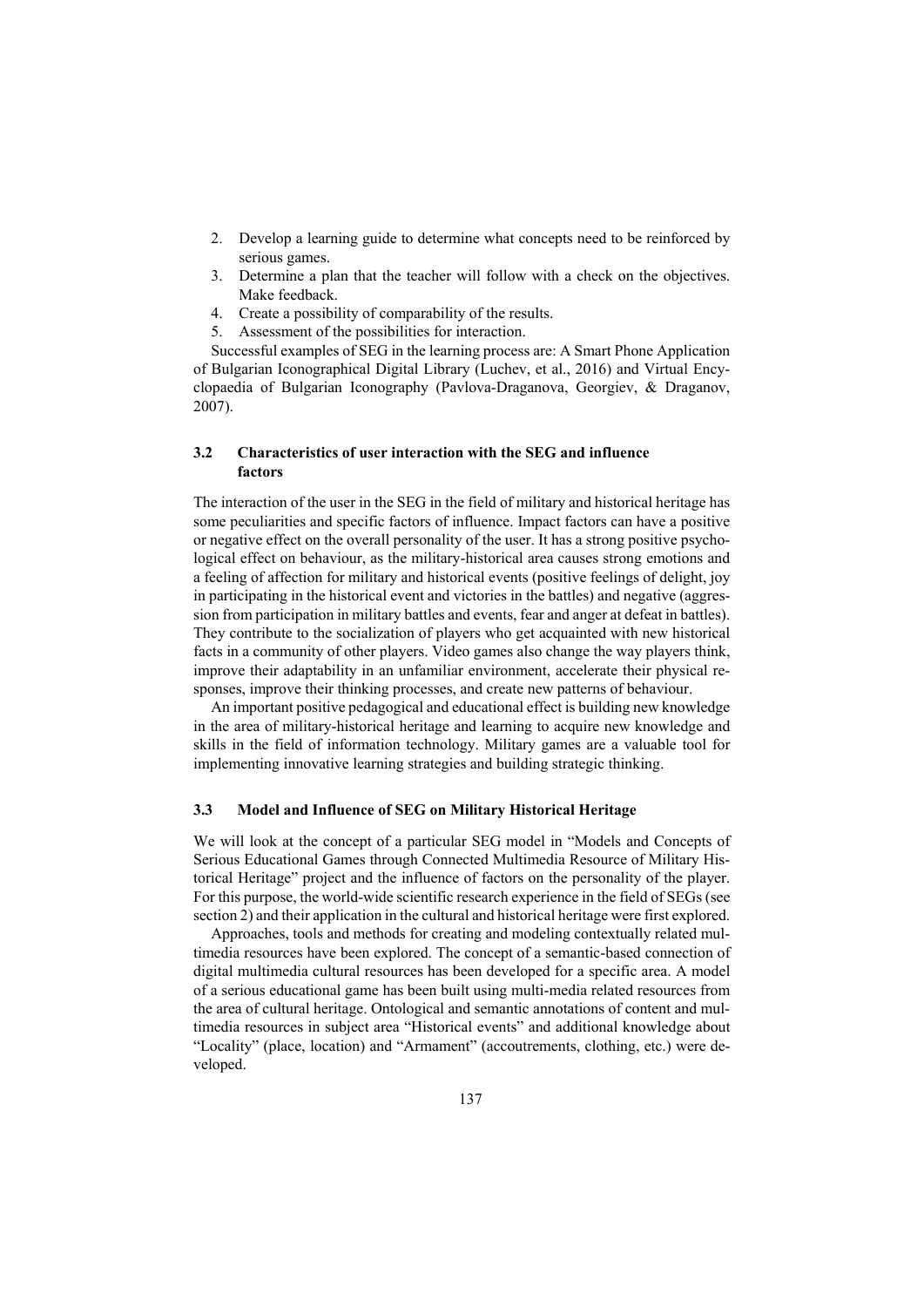

**Fig. 1.** Content of SEG.

For the purpose of building the game, the following are developed: model of the game; data model and a plan for several scenarios on which the action of the game will develop; and other building components. Key scenarios are "Mission "Opalchenetc"", scenario "Battles and Strategies", scenario "Monuments in Bulgaria from the Russian Turkish War", etc.).

In the third scenario the monuments in Bulgaria are tracked and the user will follow the path of the bells donated and iconostases on the route from the Danube to Shipka (Bogdanova, Todorov, & Kancheva, 2017). For the purposes of the scenarios, the relevant multimedia resources of various types are included: text, photo images, audio recordings and video clips. Several separate parts are being progressively deployed on the content of the script: narration, tests, logical games, and puzzles.

The approaches envisaged in the model give new opportunities to illustrate and absorb the presented knowledge in the game for the specific historical event - the Russian-Turkish Liberation War (RTW). Besides learning of additional information with a historical focus, the game helps for interactive learning and "experiencing" the "boring historical facts". The interaction of the user with the particular SEG for RTW is expected to have an impact on the SEG in the field of military and historical heritage. This game will bring a positive psychological effect from the feeling of experiencing military and historical events during the Russian-Turkish Liberation War, acquaintance with new historical facts, battles, strategies, monuments related to RTW. The expected outcome is to improve the thinking processes of the playing users and to create new patterns of behavior in them. There is a strong pedagogical and educational effect of new knowledge gained in the area of military-historical heritage for RTW, as well as the acquisition of new knowledge and skills in the field of information technologies. The ontological and semantic annotations featured in the game model will contribute to the easier and intuitive learning of the new knowledge of the player. The game model is suitable for both formal and non-formal learning.

It is planned that the game will be tested with students from secondary schools in Veliko Tarnovo with an online feedback poll developed and a system for assessing the influence of the game on the playing users.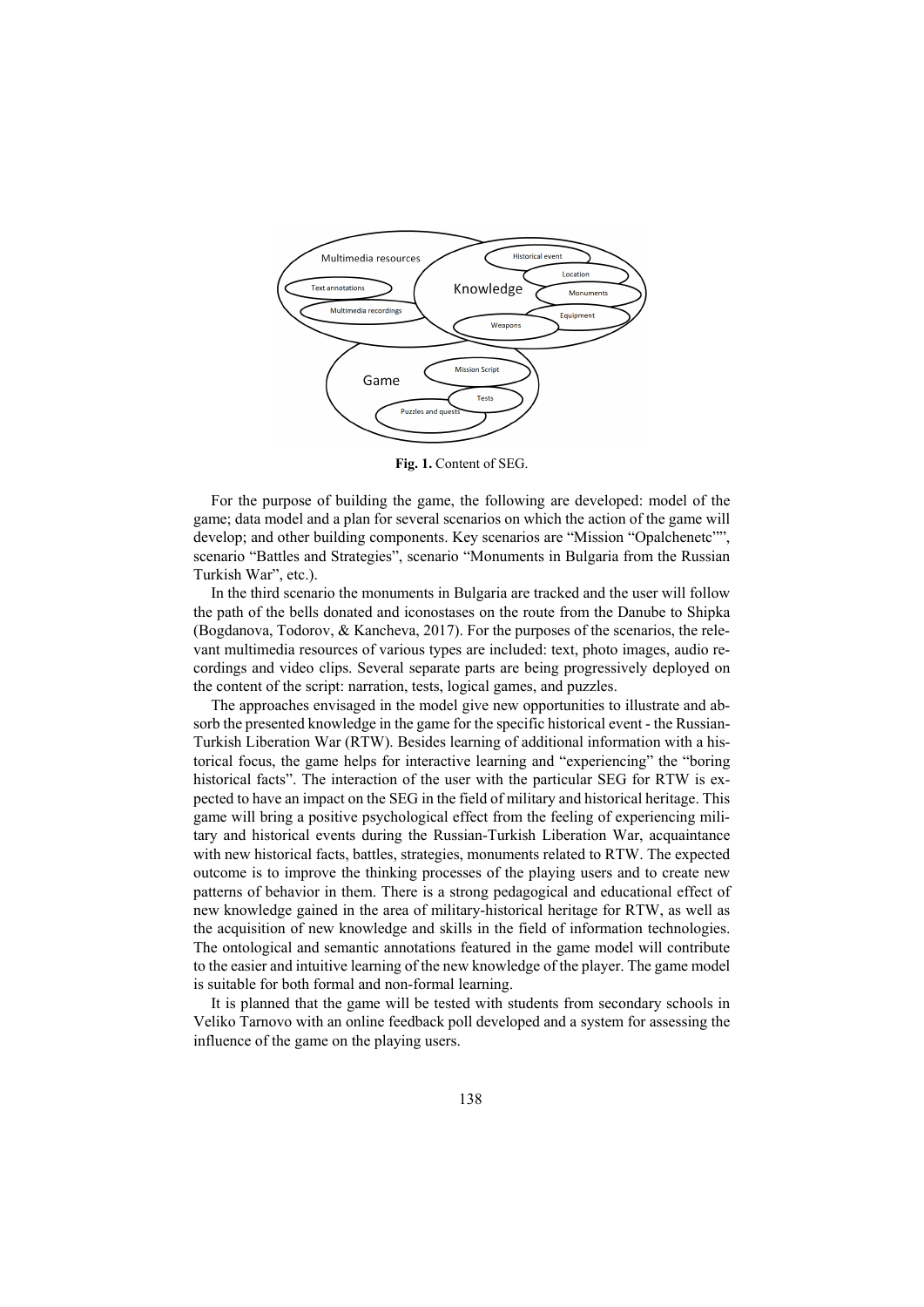

**Fig. 2.** Mind game in SEG.

## **4 Conclusion**

A review of the SEG and of the military-historical heritage has been made. The influence and the effects on the players are analysed.

In order to improve the efficiency of knowledge acquisition, approaches and innovative additions to the training methodology are sought, as well as ways of enhancing learner motivation. Along with other pedagogical approaches, they are a valuable tool for implementing innovative learning strategies. ICT-based teaching methods contribute to motivating and stimulating the interest and activity of learners and, consequently, to better learning outcomes.

#### **Acknowledgements**

This work has been partially supported by the National Science Fund of Bulgaria within the "Models and concepts of serious educational games through related multimedia resources of military and historical heritage" project, contract No. DM02/3/17.12.2016.

## **References**

- Abt, C. (1970). *Serious Games.* New York: Viking Press 238 Educational Games for Learning.
- Bogdanova, G., Todorov, T., & Kancheva, S. (2017). Virtual Museum of Russian Bells in Bulgaria. *Digital Preservation and Presentation of Cultural and Scientific Heritage*, 215-221.
- Entertainment, B. (05 2018 r.). *Overwatch*. Retrieved from https://www.playoverwatch.com